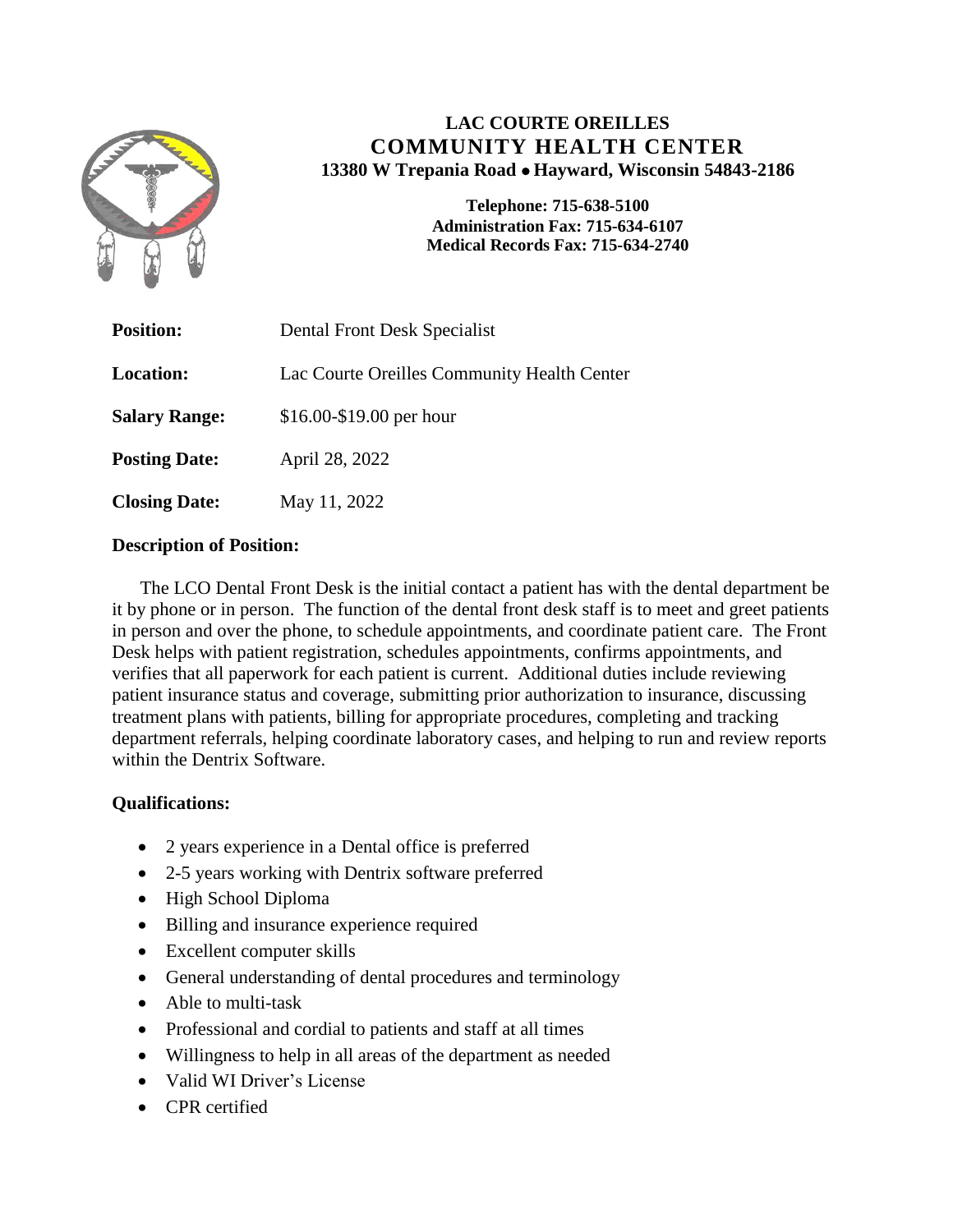- Current TB and completed Hep B series
- Abide by all HIPAA regulations
- Must pass pre-employment and random drug testing
- Must pass a background check

## **Major Duties and Responsibilities:**

- 1. Answers telephone calls and schedules dental appointments.
- 2. Ensures all patient information is current and that all necessary paperwork is completed.
- 3. Checks in patients, schedules and confirms appointments, files paper charts and pulls paper charts as needed.
- 4. Ensure all accounts are kept accurately and complete. Update patient registration information as needed at every appointment.
- 5. Confirm all patient insurances. Coordinate appointments with the benefits specialist to help patients sign up for insurance as needed.
- 6. Schedules referral patients. Calls dental specialist for patient and schedules referral appointment after reviewing PRC eligibility as appropriate.
- 7. When confirming appointments, reminds patients if they need premedication.
- 8. Maintains equipment in front office and responsible for ordering all front desk supplies.
- 9. Maintains records: scans and uploads documents into patient charts, shreds paper documents, purges paper charts as needed.
- 10. Establish financial arrangements with patients and handle patient financial questions.
- 11. Complete prior-authorizations with insurance for dental procedures as required.
- 12. Notify patients when pre-authorizations are received.
- 13. Collects fees for lab work. Helps to coordinate laboratory cases.
- 14. Helps coordinate referrals to the LCO Smoking Cessation Program.
- 15. Run itemized statements as requested by patients and insurance companies in a timely manner.
- 16. Document all collections data on patient accounts.
- 17. Understand Dentrix software and is able to learn new functions of the software. Runs reports as required by the Dental Director.
- 18. Helps with sterilization of instruments.
- 19. Helps turn rooms around as time permits.
- 20. Take part in "Incident Command" as directed by management.
- 21. Completes reporting of Adverse Incidents as required.
- 22. All other duties assigned by Dental Director.

## **Performance Requirements:**

- 1. Needs to be able to work cooperatively with staff and patients as conflicts arise.
- 2. Ability to work under stress and maintain composure.